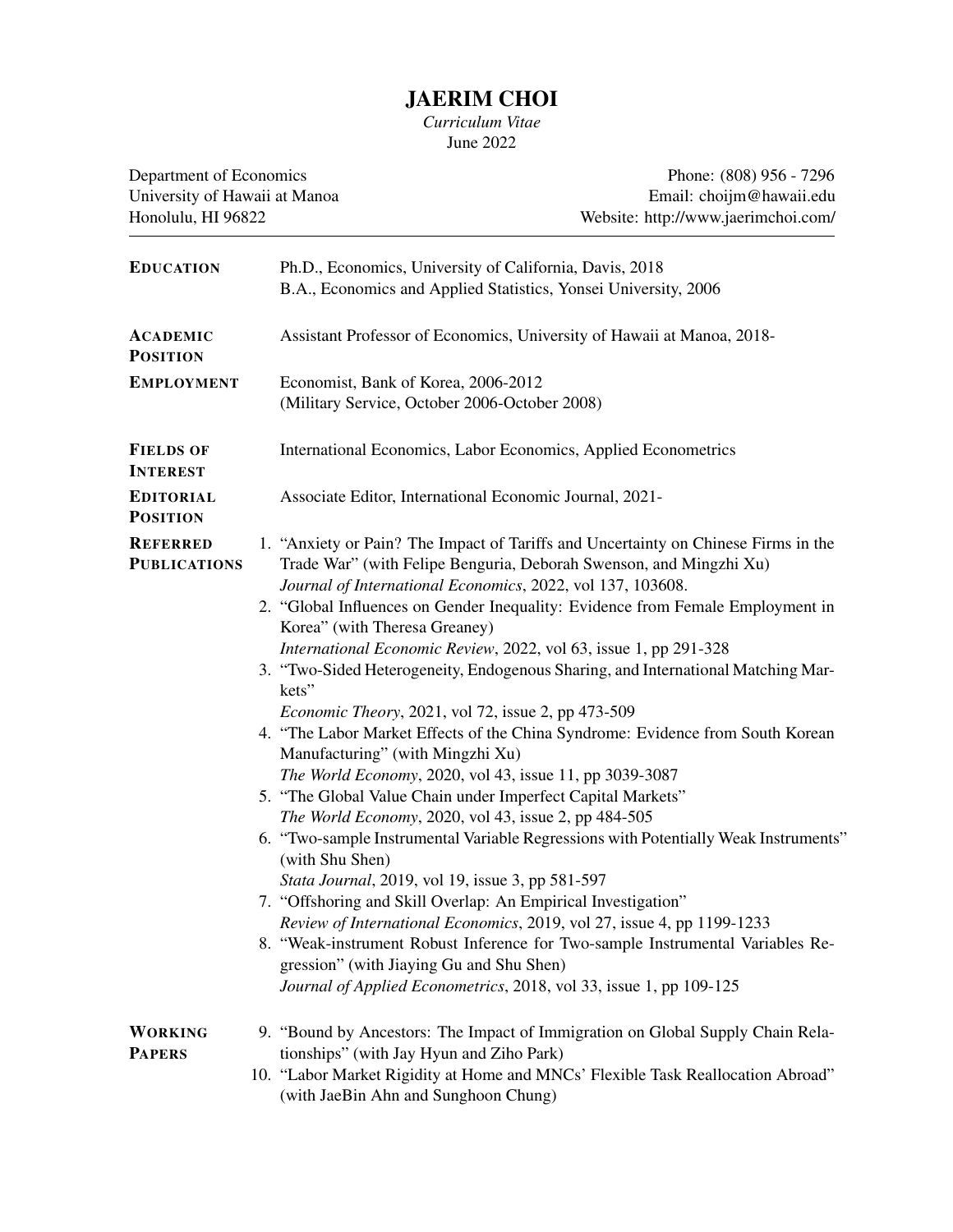|                                           | 11. "Downward Nominal Wage Rigidity, Fixed Exchange Rate, and Unemployment:<br>The Case of Dollarization with a Binding Minimum Wage"<br>(with JaeBin Ahn and Ivan Rivadeneyra)                                                                                                                                                                                                                                                                                                                                                                                                    |
|-------------------------------------------|------------------------------------------------------------------------------------------------------------------------------------------------------------------------------------------------------------------------------------------------------------------------------------------------------------------------------------------------------------------------------------------------------------------------------------------------------------------------------------------------------------------------------------------------------------------------------------|
|                                           | 12. "Labor Market Effects of a Minimum Wage: Evidence from Ecuadorian Monthly<br>Administrative Data" (with Ivan Rivadeneyra and Kenia Ramirez)<br>- CESifo Working Paper No. 8987                                                                                                                                                                                                                                                                                                                                                                                                 |
|                                           | 13. "Tariffs, Agricultural Subsidies, and the 2020 US Presidential Election"<br>(with Sunghun Lim)                                                                                                                                                                                                                                                                                                                                                                                                                                                                                 |
|                                           | - Revise and Resubmit, American Journal of Agricultural Economics<br>14. "Offshoring, Matching, and Income Inequality"                                                                                                                                                                                                                                                                                                                                                                                                                                                             |
| <b>TEACHING</b><br><b>EXPERIENCE</b>      | 2018 -: Instructor at University of Hawaii at Manoa<br>Intermediate Microeconomics, Trade Policy and Globalization, International Trade<br>and Investment (Ph.D.)                                                                                                                                                                                                                                                                                                                                                                                                                  |
|                                           | 2013-2016: Teaching Assistant at UC Davis<br>Principles of Microeconomics, Intermediate Micro Theory, Intermediate Macro<br>Theory, Money, Banks and Financial Institutions, International Microeconomics,<br>International Economic Relations, Microeconomic Theory II (Ph.D.), Economet-<br>ric Methods (Ph.D.), Cross Section Econometrics (Ph.D.), and Topics in Cross<br>Section Econometrics (Ph.D.)                                                                                                                                                                         |
| <b>HONORS AND</b><br><b>AWARDS</b>        | 2022: College Travel Funds for Professional Development in Research, UH Manoa<br>2019: Office of the Vice Chancellor for Faculty Research Travel Fund, UH Manoa<br>2018: College Travel Funds for Professional Development in Research, UH Manoa<br>2018: Office of the Vice Chancellor for Faculty Research Travel Fund, UH Manoa<br>2018: The Best Graduate Student Submission, West Coast Trade Workshop<br>2017-2018: Provost's Dissertation Year Fellowship, UC Davis<br>2017: Graduate Student Travel Award, UC Davis<br>2016: Dissertation Improvement Funds, ISS, UC Davis |
|                                           | 2015: Summer Travel and Research Funds, ISS, UC Davis<br>2013-2015: Nonresident Tuition Fellowship, UC Davis                                                                                                                                                                                                                                                                                                                                                                                                                                                                       |
|                                           | 2005: Highest Honors, Yonsei University<br>2005: Kyungbang Foundation Scholarship                                                                                                                                                                                                                                                                                                                                                                                                                                                                                                  |
|                                           | 2003-2004: Scholarship for Academic Excellence, Yonsei University                                                                                                                                                                                                                                                                                                                                                                                                                                                                                                                  |
| <b>SEMINARS AND</b><br><b>CONFERENCES</b> | 2022: University of Hawaii at Manoa, Korean Micro-Level Data Online Meet-<br>ing, Korean Allied Economic Associations Annual Meeting, Midwest Interna-<br>tional Trade Conference (Purdue), Midwest Macroeconomics Conference (Lo-<br>gan), Kyung Hee University, Korean Association of Trade and Industry Studies,<br>Yonsei-Signature Conference, KIET<br>2021: AEA/ASSA Annual Meeting, SSK Young Scholar Winter Camp, CESifo                                                                                                                                                   |
|                                           | Area Conference on Public Economics, Sungkyunkwan University, CEA, Korea<br>University Business School, Sogang University, European Society for Population<br>Economics, LAGV, China Meeting of the Econometric Society, SNU GSIS, Aus-<br>tralasian Meeting of the Econometric Society, ECINEQ, Korean Economic Re-<br>view International Conference, EEA/ESEM, EARIE, ETSG, Yonsei University,<br>Seoul National University, Korea University, KAEA-SEA, AASLE                                                                                                                   |